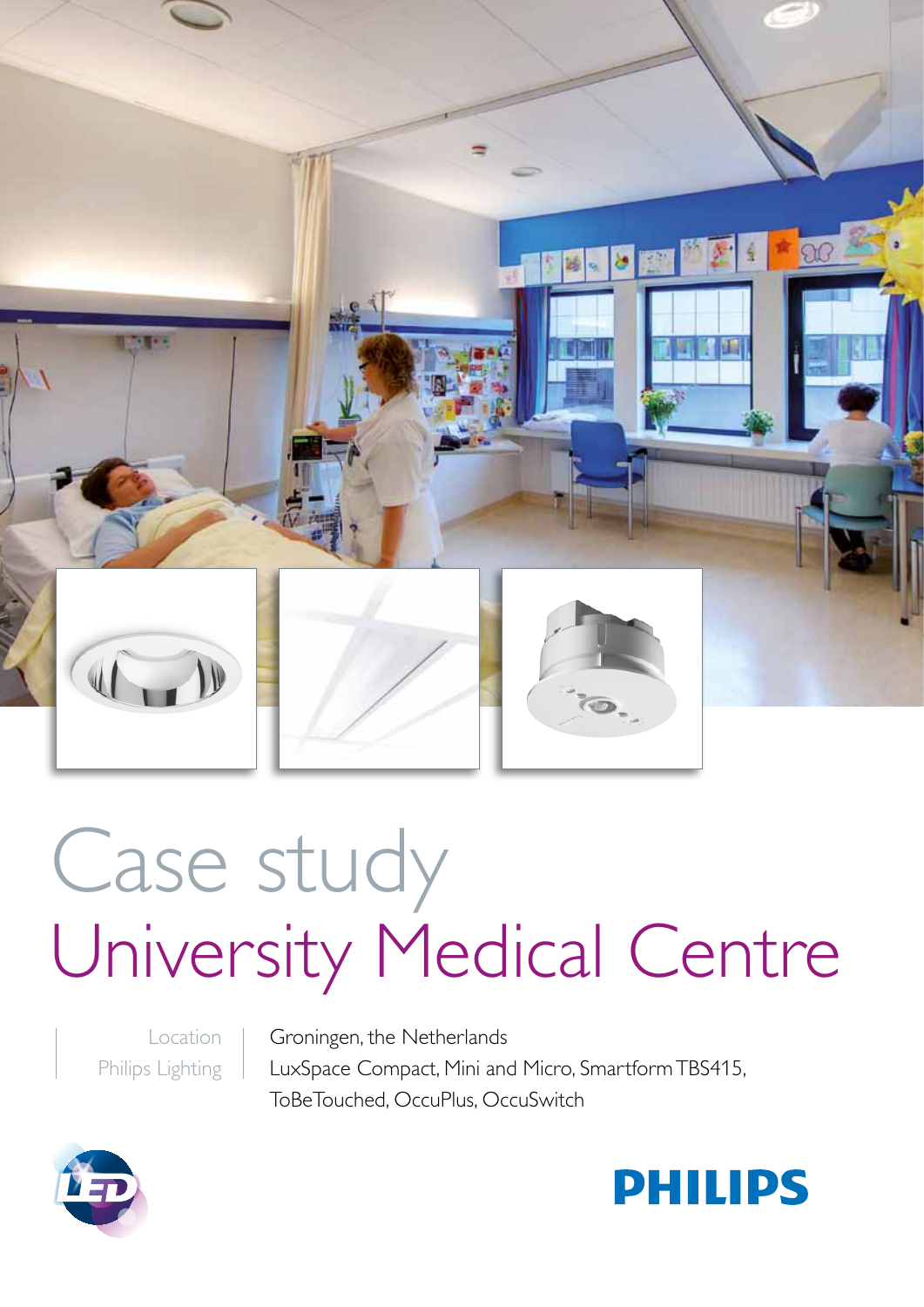

"The lighting solutions in the two neurosurgery departments, within the scope of Hospilot, have increased the comfort and reduced energy consumption. An enhanced visual experience that our employees confirm is a great improvement."

Henk Timmerman, Director of Building and Infrastructure UMCG

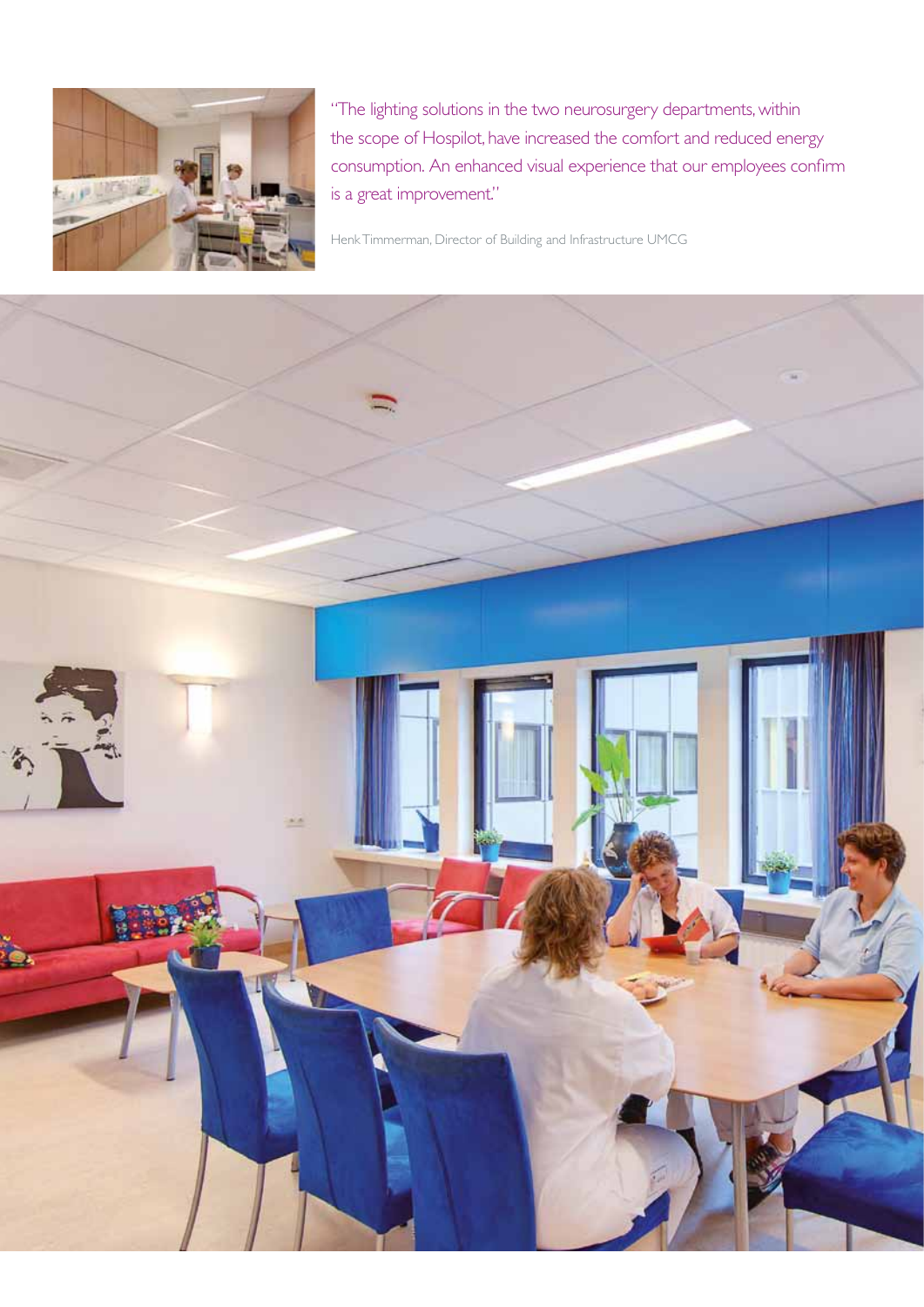## Personnel and patients benefit from the Philips low energy and smart lighting solutions



### Project info

#### Customer

University Medical Centre, Groningen Location Groningen, The Netherlands Installation & Consultancy Unica Project leaders Peter van Dijken and André Hundt (UMCG) Arend Riemersma (Unica) Philips products LuxSpace Compact, Mini and Micro, Smartform TBS415, ToBeTouched, OccuPlus, OccuSwitch Philips lighting designer Sjef van Eggelen

#### **Background**

'Groningen – city of talent'. This key advertising slogan relates, amongst other things, to the local University Medical Centre (UMCG), strategically situated in the heart of the city. On a 350,000m² site, it is one of the largest hospitals in the Netherlands. A large hospital with a large number of staff means high energy consumption. "We are almost self-sufficient for heating," says Henk Timmerman, Director of Buildings and Infrastructure at the UMCG. "But we are always on the look-out for potential improvements." It should hardly come as a surprise then that Philips asked to collaborate on the Hospilot project.

#### The challenge

The Hospilot project involves the implementation of energysaving measures, including the use of 'smart' ICT technology, in three European hospitals. Energy consumption for heating, ventilation, air conditioning and lighting was compared with the 'old situation' for an entire year. "The principal benefit has been the improvement of staff and patient comfort without an increase in energy costs," explains Timmerman. "Light proved to be an ideal way to achieve this result. Within the scope of the Hospilot, the complete 'conversion' of two neurosurgery departments took into account the specific requirements of the staff and patients."

#### The solution

The available space dictated which luminaires and switches could be used in the two neurosurgery departments. The wards were fitted with LuxSpace Compact LED downlights. LuxSpace Mini LED downlights, controlled by an OccuPlus sensor, were selected for the day rooms and family rooms. Visitors and patients can select and adjust the brightness and the ambience themselves using the ToBeTouched wall-mounted control wheel. A motion sensor activates the LuxSpace Micro LED downlights which light the toilets, and the offices have energy-saving Smartform TL5 recessed luminaires installed. Finally, clever use was made of the existing switches in the corridors. "We used to switch off three quarters of the lights at night, which markedly reduced vision. We now dim the asymmetric Smartform recessed luminaires with daylight sensors to 10% light level. This provides calmer illumination and saves power. Above all, the asymmetric mirror helps to prevent the possibility of dazzling when transporting patients" comments Timmerman.

#### **Benefits**

Henk Timmerman is very enthusiastic about the new look of the rooms. "It is exceptional to see what a difference light can make; it really has enhanced the visual experience. Overall, staff emphasized that their working environment was now far more pleasant, especially because they can control the level of lighting. The improved comfort for all is perfectly in line with the ambience that we want to evoke in the UMCG."